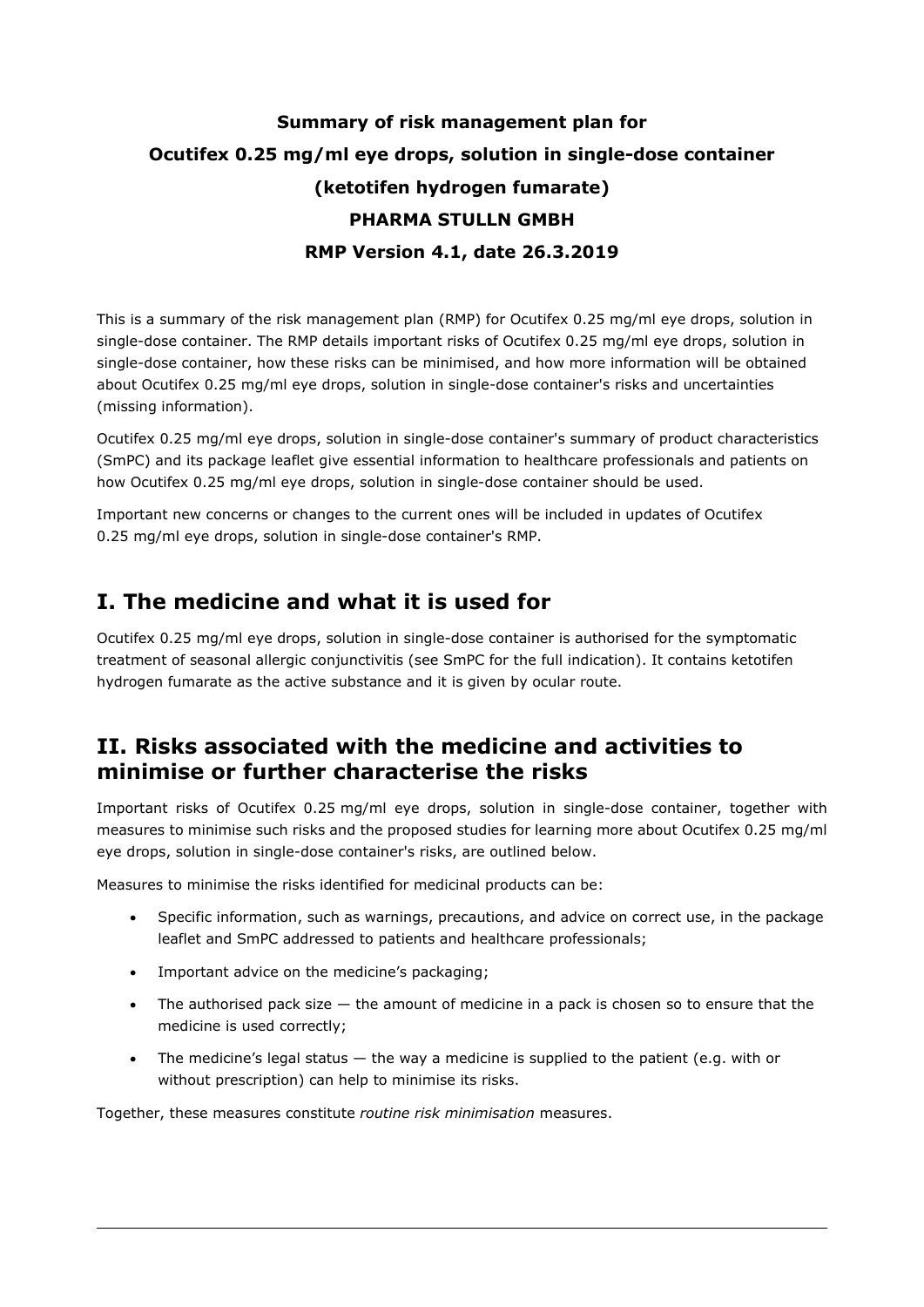In addition to these measures, information about adverse reactions is collected continuously and regularly analysed, including PSUR assessment, so that immediate action can be taken as necessary. These measures constitute routine pharmacovigilance activities.

If important information that may affect the safe use of Ocutifex 0.25 mg/ml eye drops, solution in single-dose container is not yet available, it is listed under 'missing information' below.

## II.A List of important risks and missing information

Important risks of Ocutifex 0.25 mg/ml eye drops, solution in single-dose container are risks that need special risk management activities to further investigate or minimise the risk, so that the medicinal product can be safely administered. Important risks can be regarded as identified or potential. Identified risks are concerns for which there is sufficient proof of a link with the use of Ocutifex 0.25 mg/ml eye drops, solution in single-dose container. Potential risks are concerns for which an association with the use of this medicine is possible based on available data, but this association has not been established yet and needs further evaluation. Missing information refers to information on the safety of the medicinal product that is currently missing and needs to be collected (e.g. on the longterm use of the medicine).

| List of important risks and missing information |                                                                |  |
|-------------------------------------------------|----------------------------------------------------------------|--|
| Important identified risks                      | None                                                           |  |
| Important potential risks                       | Potential for off-label use (for other ophthalmic indications) |  |
| Missing information                             | Use in children younger than 3 years of age                    |  |
|                                                 | Use during pregnancy                                           |  |

#### II.B Summary of important risks

The safety information in the proposed Product Information is aligned to the reference medicinal product.

| <b>Important potential risk Potential for off-label use (for other ophthalmic indications)</b> |                                                                                                                                                                                                                                                  |  |
|------------------------------------------------------------------------------------------------|--------------------------------------------------------------------------------------------------------------------------------------------------------------------------------------------------------------------------------------------------|--|
| Evidence for linking the risk to the<br>medicine                                               | There has been no reported use of Ocutifex 0.25 mg/ml<br>eye drops, solution in single-dose container in a different<br>disease.                                                                                                                 |  |
|                                                                                                | In the countries where the product can be obtained without<br>a prescription there is a possibility that patients with a<br>different eye disease may treat themselves with Ocutifex<br>0.25 mg/ml eye drops, solution in single-dose container. |  |
| Risk factors and risk groups                                                                   | Patients with ophthalmic eye disease other than seasonal<br>allergic conjunctivitis.                                                                                                                                                             |  |
| Risk minimisation measures                                                                     | Routine risk minimisation measures:                                                                                                                                                                                                              |  |
|                                                                                                | SmPC section 4.1                                                                                                                                                                                                                                 |  |
|                                                                                                | PI section 1                                                                                                                                                                                                                                     |  |
|                                                                                                | Additional risk minimisation measures:                                                                                                                                                                                                           |  |
|                                                                                                | None                                                                                                                                                                                                                                             |  |